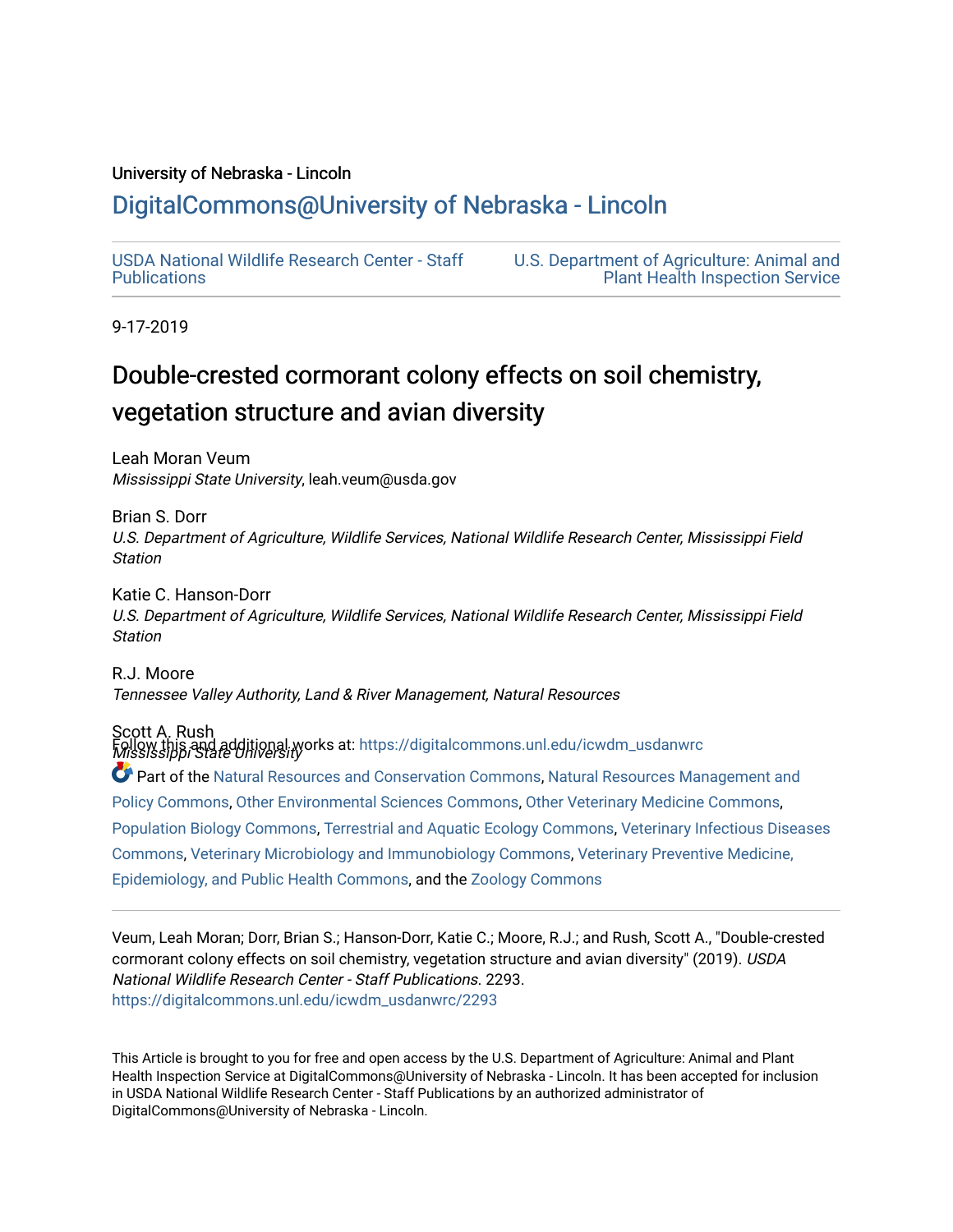

Contents lists available at [ScienceDirect](http://www.sciencedirect.com/science/journal/03781127)

# Forest Ecology and Management



journal homepage: [www.elsevier.com/locate/foreco](https://www.elsevier.com/locate/foreco)

# Double-crested cormorant colony effects on soil chemistry, vegetation structure and avian diversity



Le[a](#page-1-0)h Moran Veum $^{\rm a, *},$  $^{\rm a, *},$  $^{\rm a, *},$  Brian S. Dorr $^{\rm b}$  $^{\rm b}$  $^{\rm b}$ , Katie C. Hanson-Dorr $^{\rm b}$ , R.J. Moore $^{\rm c}$  $^{\rm c}$  $^{\rm c}$ , Scott A. Rush $^{\rm a}$ 

<span id="page-1-0"></span><sup>a</sup> Department of Wildlife, Fisheries, & Aquaculture, Mississippi State University, PO Box 9690, Mississippi State, MS 39762, USA

<span id="page-1-2"></span><sup>b</sup> U.S. Department of Agriculture, Wildlife Services, National Wildlife Research Center, Mississippi Field Station, P.O. Box 6099, Mississippi State, MS 39762, USA

<span id="page-1-3"></span><sup>c</sup> Tennessee Valley Authority, Land & River Management, Natural Resources, 1010 Reservation Road, MPB 1H-M, Muscle Shoals, AL 35662, USA

# ARTICLE INFO

Keywords: Waterbird Southeastern forest Diversity Vegetation Soil

# ABSTRACT

Effects of Double-crested Cormorants (Phalacrocorax auritus) on vegetation, soil chemistry and tree health have been documented from their breeding colonies in the northern breeding grounds of Canada and the United States (U.S.) but not for areas within the southeastern United States where breeding activity is relatively novel. We compared vegetation and tree metrics such as structure diversity, and soil chemistry among colony islands, uninhabited islands, and abandoned colony islands within Guntersville Reservoir, a temperate forest ecosystem. Avian diversity and community structure were also quantified on these islands. Concentrations of potassium (K), phosphorus (P) and nitrate  $(NO<sub>3</sub><sup>-</sup>)$  in soil were negatively related to cormorant use, while tree diversity was lower on historic (tree mean = 4.35  $\pm$  2.46 species) and colony (tree mean = 3.91  $\pm$  3.12 species) islands relative to reference islands (tree mean = 9.11  $\pm$  3.88 species). Canopy cover was less (min: < 20%), and midstories denser on colony and historic islands relative to reference islands. Avian diversity was significantly lower for colony islands (mean =  $6 \pm 3$  species) than both reference (11  $\pm$  7 species) and historic (10  $\pm$  7 species) islands. These effects of cormorant nesting can be seen even after 10 years of colony abandonment supporting that cormorants can have long-term effects on insular habitats in temperate forest ecosystems.

## 1. Introduction

Double-crested Cormorants (Phalacrocorax auritus, cormorant) have the capacity to affect soil properties within their nesting colonies [\(Rush](#page-8-0) [et al., 2011; Dorr et al., 2014; La](#page-8-0)fferty et al., 2016). Changes in soil qualities such as nutrient concentrations and pH can disrupt plant germination and promote invasive vegetation ([Cuthbert et al., 2002;](#page-8-1) [Boutin et al., 2011; Ayers et al., 2015\)](#page-8-1). Habitat changes borne through cormorant nesting activities includes simplification of habitat structure by suppressing the presence and growth of sensitive species and the homogenization of species composition, ([Ishida, 1996; Hebert et al.,](#page-8-2) [2005; Breuning-Madsen et al., 2010; Boutin et al., 2011](#page-8-2)).

Changes in soil, plant and animal communities have been recorded in and proximate to cormorant colonies ([Ayers et al., 2015; Hobara](#page-7-0) [et al., 2005; Taylor and Dorr, 2003\)](#page-7-0). The effects of excess nutrients on soil chemistry and plant diversity are not constrained to the area immediate to cormorant nest sites [\(Ayers et al., 2015\)](#page-7-0), as nutrients can leach from the forest floor to areas nearby ([Hobara et al., 2005;](#page-8-3) [Breuning-Madsen et al., 2008](#page-8-3)). Nitrogen (N) and phosphorus (P), as well as other elements included in cormorant-derived deposition can alter soil properties even after birds are no longer nesting at that location [\(Rush et al., 2011, 2013\)](#page-8-0). Nesting cormorants can also displace co-nesting species, particularly colonial waterbirds ([Taylor and Dorr,](#page-8-4) [2003; Wyman and Cuthbert, 2015\)](#page-8-4). Black-crowned Night Herons (Nycticorax nycticorax) and various gulls (Larus sp.) and terns (Sterns sp.) have shown displacement and abandonment from encroaching cormorant colonies and destruction of nesting trees, though whether these impacts are directly related to cormorant nesting is debatable ([Cuthbert et al., 2002\)](#page-8-1).

The North American Interior population of cormorants has exhibited dramatic growth over the past 40 years [\(Hatch, 1995](#page-8-5)). During the past decade, the number of cormorants breeding within the southeastern U.S. has also greatly increased ([Barras, 2004](#page-7-1)). Since 2001, Guntersville Reservoir, a dammed portion of the Tennessee River in Alabama, has had cormorants breeding on islands throughout the reservoir. A study by Laff[erty et al. \(2016\)](#page-8-6) investigated how breeding cormorants affect these warm temperate moist forest ecosystems [\(Lugo](#page-8-7) [et al., 1999\)](#page-8-7), and found that cormorants deposit P, potassium (K) and

<https://doi.org/10.1016/j.foreco.2019.117588>

Received 8 January 2019; Received in revised form 21 August 2019; Accepted 31 August 2019 Available online 17 September 2019 0378-1127/ Published by Elsevier B.V.

<span id="page-1-1"></span><sup>⁎</sup> Corresponding author at: U.S. Department of Agriculture, Animal and Plant Health Inspection Service, Wildlife Services, Alabama Fish Farming Center, 529 Centerville Street, Greensboro, AL 36744, USA.

E-mail address: [leah.veum@usda.gov](mailto:leah.veum@usda.gov) (L. Moran Veum).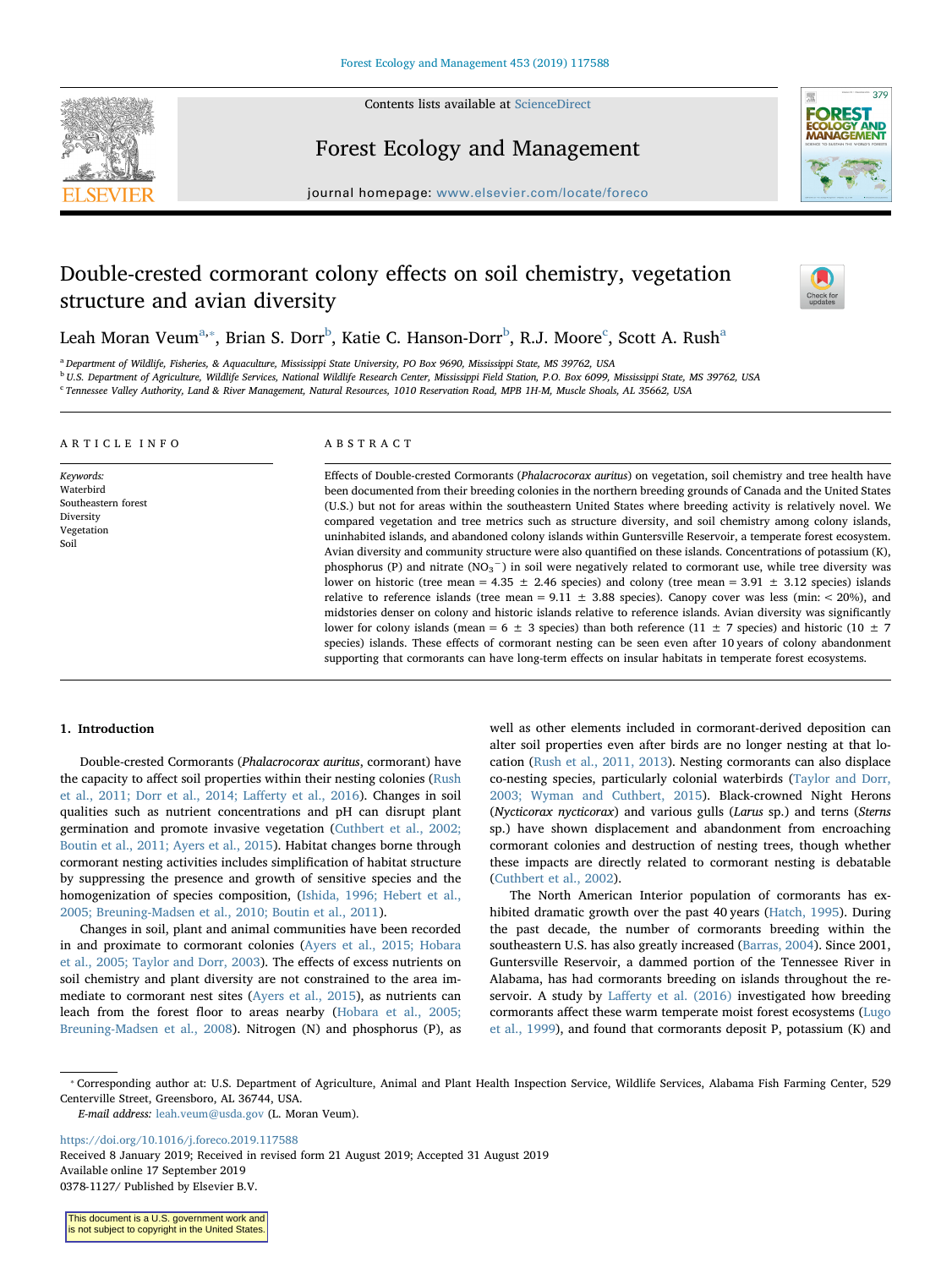nitrate ( $NO<sub>3</sub><sup>-</sup>$ ) on their nesting islands while also decreasing pH and damaging tree health (Laff[erty et al., 2016\)](#page-8-6). However, Laff[erty et al.](#page-8-6) [\(2016\)](#page-8-6) did not look at vegetation structure such as midstory height, plant and avian diversity or plant and avian community structure on islands, nor islands abandoned by cormorants over historical time periods. Consideration of abandoned islands can give information on how cormorant colonies recover without direct human intervention.

If cormorants have the capacity to alter vegetation structure and tree composition in temperate forest ecosystems, it begs the question whether they can indirectly affect other avian communities. There is ample evidence that there is a correlation between vegetation structure and avian diversity ([Rotenberry, 1978; Erdelen, 1984; Loehle et al.,](#page-8-8) [2005\)](#page-8-8). Cormorant colonies have been shown to alter the structure of the ecological communities of their nest colonies, opening the canopy for growth of woody vegetation. This change may resemble early successional vegetation communities [\(Ayers et al., 2015\)](#page-7-0), which in turn could influence the structure of the supported avian community. Birds other than colonial waterbirds that use the ecological communities of cormorant colonies would therefore be expected to respond to these changes in predictable ways, predicated on known habitat affinities.

Our objectives with this study were to measure and contrast soil nutrient concentrations, structure and diversity of vegetation and trees and avian diversity on islands where cormorants have nesting colonies (colony), islands where cormorants have no history of nesting (reference), as well as islands that have been abandoned by cormorants after occupation (historic). Soil nutrient concentrations, such as P and  $NO<sub>3</sub><sup>-</sup>$ , are expected to be higher on colony islands compared to islands where cormorants have no history of nesting [\(Hebert et al., 2005;](#page-8-9) [Boutin et al., 2011; La](#page-8-9)fferty et al., 2016). Additionally, pH values are expected to be lower in soils sampled from colony and historic islands than from reference islands (Laff[erty et al., 2016](#page-8-6)). Diversity of vegetation and trees are expected to be low on colony islands compared to reference islands, with non-native species more prevalent on colony and abandoned islands. Although, historic islands may see more diversity than currently occupied islands, though would still be lower than reference islands.

As there is evidence that cormorant colonies can change vegetation structure, we anticipate that avian communities and diversity would also be affected. Early successional habitat from open canopy cover, a hypothetical product of tree death from cormorant nesting, may promote an influx of native pioneer species as well as growth of native hardwoods and shrubs. Conversely, excess soil nutrients may promote a hostile environment for native species not prone to disturbance and over time an overgrowth of shrubs, vines and woody vegetation may decrease diversity of certain avian species on colony and historic islands.

#### 2. Methods

#### 2.1. Study site

This study was conducted on Guntersville Reservoir, located in Marshall and Jackson counties in northeast Alabama, USA. Guntersville Reservoir was created by damming the Tennessee River in 1939 with hydrology controlled by the Guntersville Dam under the Tennessee Valley Authority (TVA). Temperature and climate are temperate, with summers averaging 27 °C and winters around 15 °C [\(Soil Survey Sta](#page-8-10)ff, [2016\).](#page-8-10) Deciduous hardwoods, such as oaks (Quercus spp.) and hickories (Carya spp.), and coniferous trees such as red cedars (Juniperus virginiana) and loblolly pines (Pinus taeda) are prevalent (Soil Staff [Survey,](#page-8-10) [2016\)](#page-8-10). Islands are present throughout the reservoir, though fewer are found in the north end of the reservoir.

#### 2.2. Sampling design

Twelve islands were selected for this study and divided into one of

three treatment groups based on cormorant occupancy: colony (islands naturally colonized by breeding cormorants), reference (islands with no history of cormorant occupancy) and historic (islands that were previously colonized and subsequently abandoned). A subset of six islands studied by Laff[erty et al. \(2016\)](#page-8-6), which were categorized as colony (3) and reference (3), were included in this study. Colony islands for Laff[erty et al. \(2016\)](#page-8-6) included Connor's Island, South Sauty and North Sauty. An additional three colony islands were included in this study (New Connors 1, 2 and 3) that had been occupied after Laff[erty et al.](#page-8-6) [\(2016\).](#page-8-6) The three reference islands in both studies were SE Connors, North South Sauty and East North Sauty with an additional reference island of West North Sauty included in our study. One key island type that was included, but not looked at in Laff[erty et al. \(2016\)](#page-8-6) were historic islands that had been occupied by cormorants and subsequently abandoned and left to recover without any direct management. These three islands were Old Connors, Connors and Old South Sauty.

Our stratified random sampling design was based on island size such that the density of samples per unit of effort was constant across islands of differing area. We randomly sampled each island multiple times (i.e. our plot points) and made inferences relative to whole islands. Most sample locations were determined from previous plots referenced in Laff[erty et al. \(2016\)](#page-8-6), though some plots from the Laff[erty et al. \(2016\)](#page-8-6) study were not accessible and/or eroded over time. To replace plots from the Laff[erty et al \(2016\)](#page-8-6) study that could not be used in the present study, islands were overlaid with a  $10 \text{ m} \times 10 \text{ m}$  (m) grid and plots were selected by proportionally sampling  $20\%$  of the  $10 \text{ m}^2$  grid on each island (Laff[erty et al., 2016](#page-8-6)). This grid was created using orthoquad imagery of Guntersville Reservoir and ArcMap v.10.1. Plot center was determined by recording the latitude and longitude at the centroid.

# 2.3. Soil

Soil sampling was completed from June to August 2016. When sampling soil from the center of the  $1 \text{ m}^2$  plot, the surface detritus were brushed away and a soil core was taken to a depth of 22 cm (cm) using a soil auger (9 cm diameter) and homogenized. Samples were kept cool and dry until all soil samples were collected at the end of August 2016 (Laff[erty et al., 2016\)](#page-8-6). For processing, nutrient concentrations (kg/ha) and base saturation were extracted from each sample which were used to determine percent concentrations for the following soil characteristics: percent organic material (%OM), pH, phosphorus (P), potassium (K), calcium (Ca), magnesium (Mg), zinc (Zn), sulfur (S), sodium (Na), hydrogen (H), nitrate (NO<sub>3</sub><sup>-</sup>) and ammonium (NH<sub>4</sub><sup>-</sup>). These nutrients were selected due to their importance in plant physiology and circulation and to their correlation with excess cormorant guano deposits ([Boutin et al., 2011; Rush et al., 2011; La](#page-7-2)fferty et al., 2016).

#### 2.4. Community diversity

Habitat characteristics were measured at sample locations on all islands from June to August 2016. A  $1 \text{ m}^2$  quadrat made of PVC pipe was placed at plot center to measure percent plant cover, plant density, and plant diversity for each plot following procedures developed by [Ayers et al. \(2015\).](#page-7-0) A digital image was taken of the plot before any sampling so that percent cover could be calculated by uploading the images onto a computer and overlaying a grid comprised of 100 equal squares over the image ([Ayers et al., 2015\)](#page-7-0). Each box was recorded as covered (≥50% of the box covered by live vegetation) or not covered. Once all 100 boxes were recorded for an image, the number of covered boxes indicated percent, live plant cover for that plot. Plant diversity was recorded by identifying all species in a plot and plant density was recorded by counting each individual of a species in each plot. Any plants that could not be identified in the field were given a unique number and pressed for later identification.

Canopy cover was measured using a spherical densiometer ([Lemmon, 1956](#page-8-11)), with measurements taken in each of the four cardinal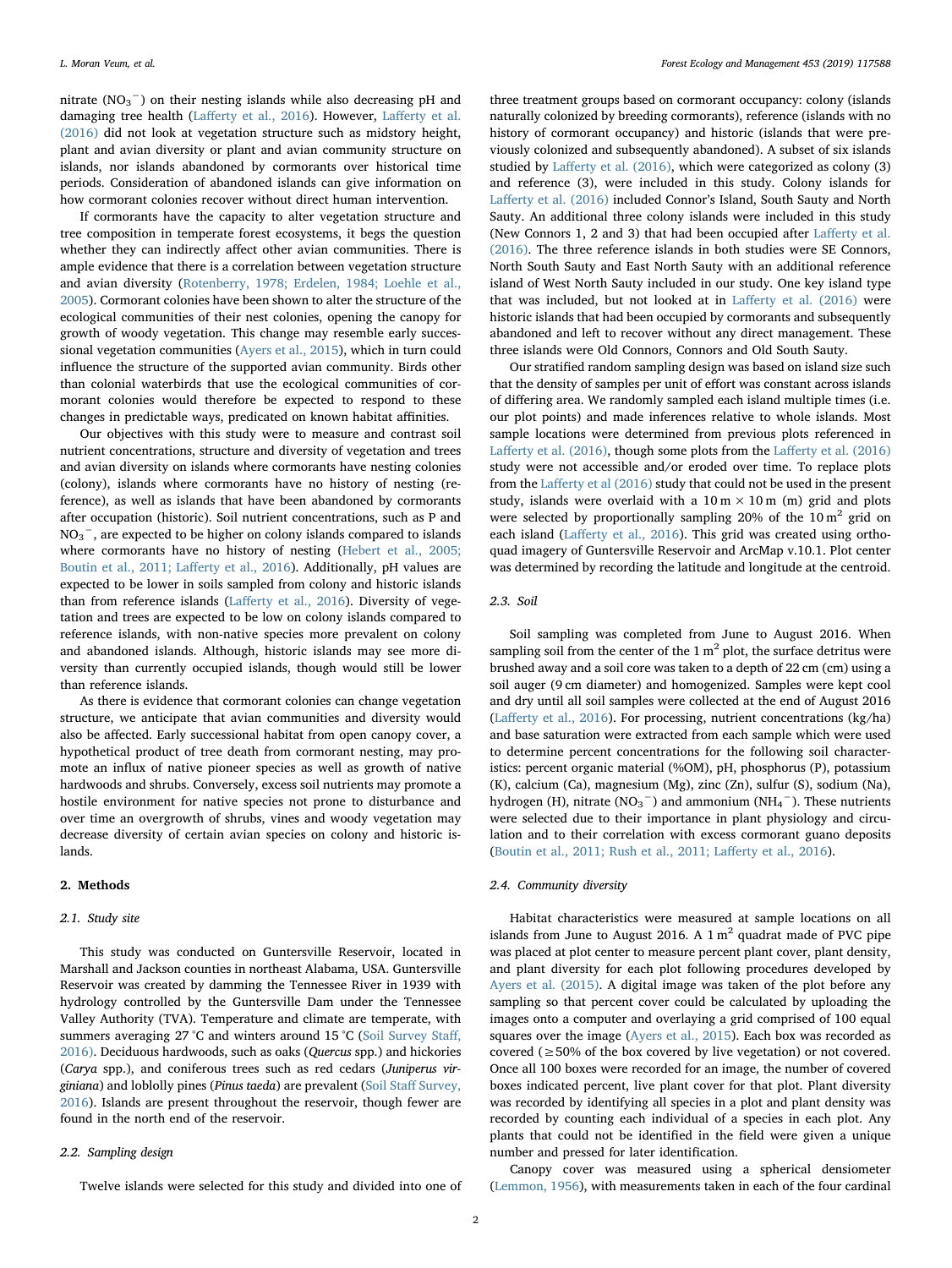directions at a 5 m radius from plot center. The percent canopy recorded in each direction was used to calculate average canopy cover for sampled plots. A Nudd's board [\(Nudds, 1977\)](#page-8-12) was used to measure vegetation density of midstory heights, or vertical structure, in two directions with bearings selected randomly at a 15 m radius from plot center. The proportion of each  $0.5$  m  $(0-2$  m) interval covered by vegetation was recorded as a categorical value between 1 and 5 where: (1) 0–20%, (2) 21–40%, (3) 41–60%, (4) 61–80% and (5) 81–100% cover ([Nudds, 1977](#page-8-12)). Coverage values were averaged from the two samples to obtain a single midstory cover value for each plot.

All tree species in a 10 m radius plot were identified to species, with those that had a diameter at breast height (DBH) of over 8 cm given a unique number and vigor class. The vigor class scale was a metric for how healthy a tree was on a scale of 1 to 5 where: (1) No decay, 100% healthy; (2) Mostly healthy, < 25% decay; (3) Not healthy and/or dying,  $>$  50% decay; (4) Newly dead, 100% decay; and (5) Old snag (Laff[erty et al., 2016](#page-8-6)). If a tree exceeded 8 cm in DBH, it was measured and recorded. Trees less than 8 cm were identified to species and a count of each species recorded. Each plant or tree species was designated as native or non-native using data from the USDA Plant Database ([USDA, NRCS, 2018](#page-8-13)).

Point count surveys of avian species were conducted on all islands sampled. Methods for count data were taken from [Ralph et al. \(1995\)](#page-8-14) [and Hamel et al. \(1996\).](#page-8-14) Points were not randomly selected due to the small size of islands and the designation that point plots be at least 200 m away from each other ([Hamel et al., 1996\)](#page-8-15). Because all islands except Connors Island were less than 200 m in size, one point was selected as close to the center of each island as possible. For Connors Island, two points were selected that were over 200 m apart from each other and centered in the middle of the island. Once locations for bird survey plots were determined, point counts were started 6 June 2017 and repeated six times at each location, with one week between survey times, before 16 August 2017.

Islands were split by colony complex groups (Connors, South Sauty and North Sauty) and split between two data recording teams. Connors Island complex had six islands total, island groups where split into two groups, Connors Islands and North and South Sauty Islands. The Connors Island complex was further subdivided by reference and historic (e.g., SE Connors, Connors and Old Connors Islands) and current colony islands (e.g., New Connors 1, 2 & 3), with teams alternating surveys every trip. South and North Sauty complexes had three islands each, therefore one group collected data at one complex or the other every visit. Before point counts started, we selected island complexes at random ('Connors' or 'Sautys') and then islands within complexes at random. This was done so all islands were not sampled at the same time each morning to prevent potential sampling bias in point count surveys. After this first survey, teams alternated the starting complex for each subsequent visit. Two days were designated for data collection, unless weather impeded field work. Teams were assigned to island complexes and islands within complexes at random to prevent observer bias. Teams were assigned, at random, to island groups within the complexes for the first visit with teams alternating visits to each island thereafter.

Point count surveys began at dawn, which was established by using the WeatherBug ® Version: 5.3.1.3 application for Google Android. A 10 min count survey was begun, recording all birds heard and seen during the time period…

## 3. Statistical analysis

# 3.1. Soil

Generalized linear mixed models (GLMM) were used to analyze all soil characteristics (Laff[erty et al., 2016](#page-8-6)). A model was constructed for each soil characteristic as the response variable, with treatment type (colony, reference or historic) as the fixed dependent variable to test the effects of cormorant occupancy on soil characteristic. As multiple soil

samples were collected per island individual islands surveyed were included as a random effect in all models. Statistical tests and processes were adapted from [Zuur et al. \(2011\)](#page-8-16) using the packages 'lme4′ and 'multcomp' in Program R [\(R Core Team, 2017](#page-8-17)). A multiple comparison test, completed using the function 'glht' in Program R and a Tukey's post-hoc test, provided post hoc assessment of differences among treatments types by soil characteristic means.

## 3.2. Community diversity

We applied separate GLMMs to evaluate the response variables of plant and tree diversity and canopy cover relative to the fixed effect of treatment type and a random effect of individual islands. If significant  $(p < 0.05)$ , post-hoc tests were run on each model to identify differences among treatment types. All analyses were run using 'lme4′ and 'multcomp' packages in Program R ([R Core Team, 2017\)](#page-8-17).

We used an ordered logistic regression model to examine cormorant impacts on tree health (vigor class), similar to Laff[erty et al. \(2016\)](#page-8-6), with the response variable being the ordered data of vigor class, and treatment as the categorical fixed effect. Diameter at breast height (DBH) of trees was included as a continuous fixed effect, with individual islands included as a random effect. A step-wise variable selection using Akaike information criterion (AIC) was conducted to find the most suitable model for outputs. Package 'ordinal' was used for all analyses [\(R Core Team, 2017\)](#page-8-17). Influence of cormorant occupancy on DBH was analyzed using linear mixed models (LME) with DBH as the response variable, treatment as a categorical fixed effect and individual islands as the random effect (package 'lme4′, [R Core Team, 2017](#page-8-17)). If the DBH model was significant, we applied Tukey's post-hoc tests for comparison of means among treatment types.

To test for differences in abundance of native vs non-native species on islands we used linear contrast statements in an ANOVA framework. These contrast statements were made between reference-historic islands. Data on native status was evaluated for normality using Q-Q plots and was log-transformed for a normal distribution if a non-normal distribution was indicated. We used a one-tailed post-hoc test (specifying 'less') with  $\alpha = 0.05$  to test for statistical significance among treatments.

We assessed differences in vegetation density of midstory heights among treatment types through nonparametric tests. Distributions of vegetation cover data were also evaluated among treatments using nonparametric tests (Kruskal-Wallis tests; package 'stats', [R Core Team,](#page-8-17) [2017\)](#page-8-17). If statistical significance was evident ( $p < 0.05$ ), a Dunn's Multiple Comparison Test (package 'dunn.test', [R Core Team, 2017\)](#page-8-17) was used to compare between island treatment types.

We used several methods to measure the diversity of avian communities within each of our island classifications. A conservation concern score was attributed to all species found on each plot point within each island sampled. Conservation scores were obtained from Partners in Flight Avian Conservation Assessment Database (PIF; [Panjabi et al.,](#page-8-18) [2017\)](#page-8-18). We conducted a distance-based redundancy analysis (dbRDA) for all avian species by island treatment to identify differences in avian community composition among treatments. Distance-based redundancy analysis is an ordination method that uses non-Euclidean dissimilarity indices (Bray-Curtis distance), but is still considered a linear analysis ([Oksanen et al., 2007](#page-8-19)). Variables in this ordination analysis were simple counts of all species found in a fixed area radius, which were then used to find differences among island types. An ordination plot was then created, with ellipses denoting island treatment type (reference, colony and historic). All analyses were conducted in package 'vegan' in Program R (R [Core Team, 2017](#page-8-17)).

Unadjusted counts were used instead of adjusted due to an inadequate number of detections for some species to provide reliable adjustment factors for distance [\(Hutto et al., 1986; Thompson, 2002](#page-8-20)). Additionally, point counts were conducted in one season, (Summer 2017) during the same time of day, (dawn – 9 AM) on similar habitats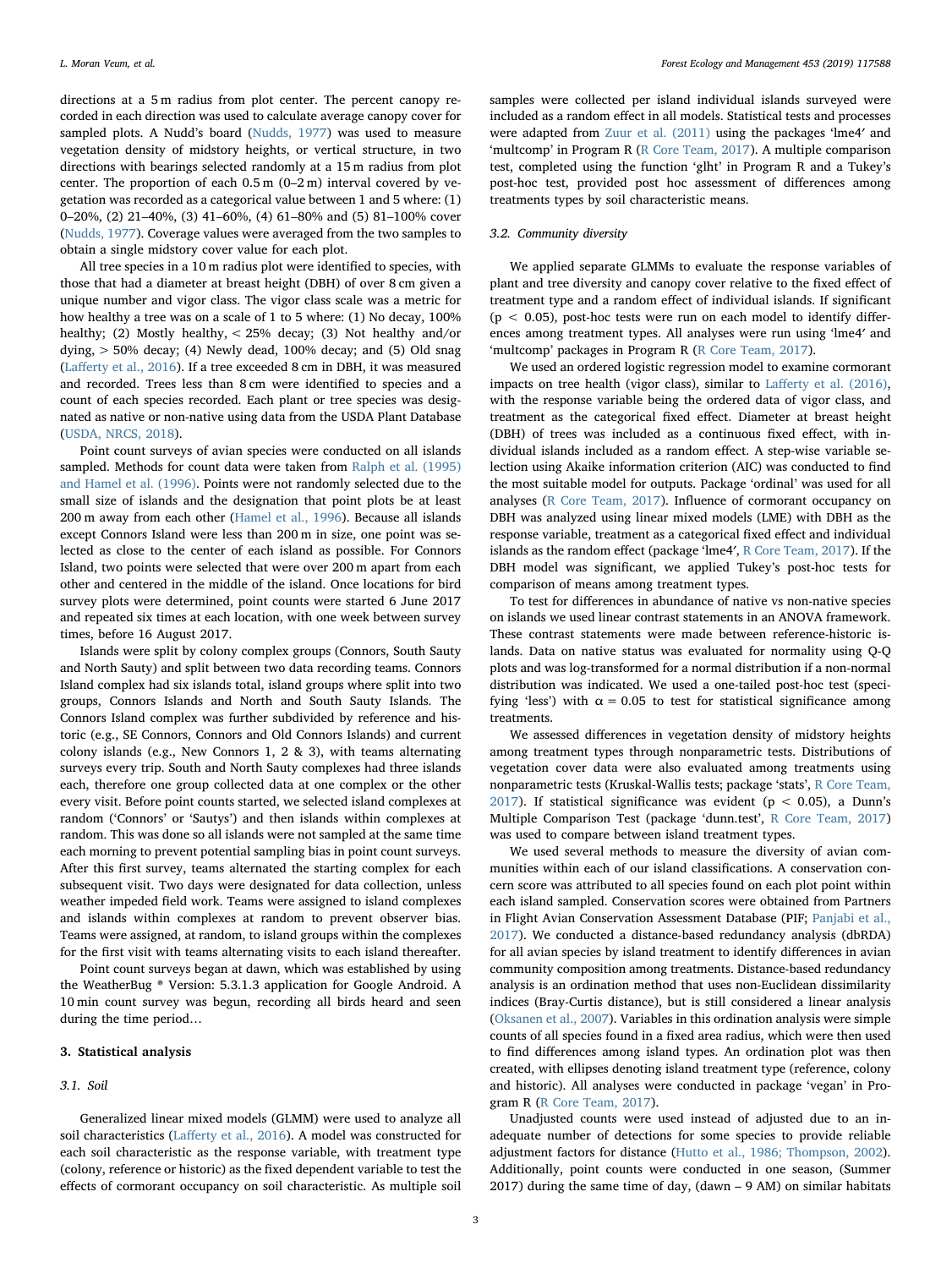on surveyed islands thus making simple counts sufficient for analysis ([Raphael, 1987\)](#page-8-21). We used Chao2-type estimators to calculate species richness of all six visits to the 12 islands. Chao2 estimators are nonparametric models that do not include assumptions about distributions of species and give an accurate lower bound richness [\(Chao et al.,](#page-8-22) [2005\)](#page-8-22). Chao2 estimators were calculated in R-package 'vegan' ([R Core](#page-8-17) [Team, 2017\)](#page-8-17). We used a LME to evaluate differences in Chao2 estimators of species richness and PIF scores among treatments. The response variables for each models were Chao2 scores and PIF scores summed for each survey. The fixed categorical effect was island treatment with the random variable of each individual island a nested effect, with six visits for each island. Models were created in package 'nlme' in Program R [\(R Core Team, 2017](#page-8-17)). Once modeled, a Tukey's post-hoc test was performed to test for differences in island treatment types for each response variable.

#### 4. Results

#### 4.1. Soils

Generalized linear mixed models testing for differences in K,  $NO<sub>3</sub><sup>-</sup>$ , and P among treatment types showed significant effects among all treatments [\(Table 1](#page-4-0)). Calcium, pH, Mg, Zn, S, Na, %OM and H were not significantly different among treatment types. Colony (K:  $z_1 = -3.77$ ,  $p < 0.001$ ; NO<sub>3</sub><sup>-</sup>:  $z_1 = -3.02$ ,  $p < 0.01$ ), and historic (K:  $z_1 = 2.7$ ,  $p = 0.02$ ; NO<sub>3</sub><sup>-</sup>:  $z_1 = 2.13$ ,  $p < 0.05$ ) islands soil samples contained greater concentrations of K and  $NO<sub>3</sub><sup>-</sup>$  than reference islands, but historic and colony islands did not differ (K:  $z_1 = -0.84$ ,  $p = 0.68$ ; NO<sub>3</sub><sup>-</sup>:  $z_1 = -0.79$ ,  $p = 0.71$ ) from each other ([Table 1\)](#page-4-0).

Results for P were different than other soil characteristics in that historic and reference islands differed significantly from one another  $(z_1 = 2.76, p < 0.02)$ , while colony and historic islands  $(z_1 = 1.74,$  $p = 0.19$ ) and colony and reference islands ( $z_1 = -81.01$ ,  $p = 0.57$ ) did not differ ([Table 1\)](#page-4-0). Though not statistically significant, mean pH was lower on historic islands (4.51  $\pm$  0.6), followed by colony islands  $(4.66 \pm 0.5)$ , and reference islands  $(5.27 \pm 0.6)$ ,  $(z_1 = -2.12)$ ,  $p = 0.08$ ) ([Table 1](#page-4-0)). With the exception of concentrations of P, where historic islands (mean  $\pm$  standard deviation, 990.54  $\pm$  788.17 kg/ha) have significantly more P than colony (488.7  $\pm$  496.84 kg/ha) and reference islands (120.31  $\pm$  172.44 kg/ha), all other soil characteristics showed higher concentrations on colony islands than the other two island types [\(Table 1](#page-4-0)).

#### <span id="page-4-0"></span>Table 1

Summary statistics for pH, potassium (K [kg/ha]), phosphorus (P [kg/ha]) and nitrate ( $NO<sub>3</sub><sup>-</sup>$  [mg/kg in soil]) from samples collected from active cormorant colonies (colony), islands with no history of nesting (reference) and abandoned colony islands (historic). Letters in subscript designate differences in means evaluated by Tukey's post hoc tests.

| Island Type | $\boldsymbol{n}$ | рH                                |                             | $K$ (kg/ha) |                                 |                |
|-------------|------------------|-----------------------------------|-----------------------------|-------------|---------------------------------|----------------|
|             |                  | Mean (SD)                         | Range                       | Mean (SD)   |                                 | Range          |
| Colony      | 30               | 4.66 $(0.5)_{a}$                  | $3.70 - 6.00$               |             | 253.20 (139.90) <sub>b</sub>    | 97.51-730.80   |
| Reference   | 32               | 5.27 $(0.6)$ <sub>a</sub>         | 4.30-6.70                   |             | 100.32 $(47.20)$ <sub>a</sub>   | 32.00-196.20   |
| Historic    | 34               | 4.51 $(0.6)$ <sub>a</sub>         | $3.60 - 6.10$               |             | $212.83(107.10)_{h}$            | 71.73–532.40   |
| Island Type | $\boldsymbol{n}$ | $P$ (kg/ha)                       | $NO_3$ <sup>-</sup> (mg/kg) |             |                                 |                |
|             |                  | Mean (SD)                         | Range                       |             | Mean (SD)                       | Range          |
| Colony      | 30               | 488.70<br>$(496.80)_{ab}$         | 13.50-1731.70               |             | 54.50<br>$(45.60)_{h}$          | 11.50-194.30   |
| Reference   | 32               | 120.30<br>$(172.40)$ <sub>a</sub> | 7.90-840.60                 |             | 10.10<br>$(18.10)$ <sub>a</sub> | $0.10 - 85.80$ |
| Historic    | 34               | 990.50<br>$(788.20)_{h}$          | 22.40-3299.80               |             | 47.40<br>$(61.90)_{h}$          | 0.20-316.30    |

#### 4.2. Community diversity

Plant diversity did not differ significantly among treatments. Tests for the five midstory cover categories showed differences among treatments at  $p < 0.05$  ([Fig. 1\)](#page-5-0). Differences in vegetation density varied among colony types and midstory height categories [\(Fig. 1\)](#page-5-0). The results for plant cover were also significant  $(H<sub>(2)</sub> = 8.02, p < 0.01)$ between historic islands and the other treatments, with more vegetative cover on historic islands relative to both reference and colony islands ([Fig. 1\)](#page-5-0).

Seventy-seven species of flora were identified from sampled islands, with colony islands totaling 41 species, reference 36 species and historic having 43 species individually. Pokeweed (Phytolacca americana) was the most prevalent species on historic and colony islands ( $>$  3000) and the least prevalent on reference islands, where Virginia dayflower (Commelina virginica) was most commonly found. Diversity of native vs. non-native plants did not differ among treatments ( $F_2$ ,  $g_3$  = 0.55,  $p > 0.05$ ), though colony and historic sites did have  $\geq 33\%$  more nonnative species (33 and 32 plants, respectively) than reference islands (24 total plants).

Tree diversity differed between reference islands and colony islands  $(z_1 = 2.23, p < 0.05)$  though there was no difference between historic and reference ( $z_1 = -1.84$ ,  $p = 0.16$ ), or colony and historic islands  $(z_1 = 0.14, p = 0.1,$  ([Fig. 2\)](#page-5-1). Canopy cover was not significantly different among treatments types, though reference islands had a higher mean canopy cover (83.63%) compared to both colony (65.72%), and historic (67.52%) islands. The DBH of trees differed between colony and reference islands ( $z_1 = -2.62$ ,  $p < 0.02$ ), with colony islands populated with trees of smaller DBH relative to reference and historic islands, where DBH was larger overall [\(Fig. 2\)](#page-5-1). Reference and historic islands did not differ in mean DBH ( $z_1 = 0.44$ ,  $p = 0.9$ ) nor did historic or colony islands ( $z_1 = -1.84$ ,  $p = 0.16$ ). Results for vigor class of trees showed no significance of DBH by treatment type.

The ordination plot of avian species by island type shows a distinction between colony islands and historic and reference islands ([Fig. 3](#page-6-0)). The dissimilarity of reference islands was driven by the presence of four species: Brown-headed Cowbird (Molothrus ater), Yellowthroated Warbler (Setophaga dominica), and Blue-winged Warbler (Vermivora cyanoptera), and to a lesser degree, Pine Warblers (Setophaga pinus). Historic and reference islands are relatively similar to each other, though the presence of Prothonotary Warblers (Protonotaria citrea) on reference islands differentiated them from historic islands ([Fig. 3\)](#page-6-0).

The GLMM for PIF values by treatment types revealed no significant differences in diversity among treatments ( $p > 0.05$ ), though Chao2 diversity estimators were significant among treatment types [\(Fig. 4](#page-6-1)). We found higher avian diversity on reference ( $z_1 = 3.41$ ,  $p < 0.002$ ), and historic ( $z_1 = 2.64$ ,  $p < 0.02$ ) islands relative to colony islands. Historic and reference islands were similar in mean avian diversity  $(z_1 = -0.46, p = 0.89; Fig. 4).$  $(z_1 = -0.46, p = 0.89; Fig. 4).$  $(z_1 = -0.46, p = 0.89; Fig. 4).$ 

#### 5. Discussion

Cormorants nesting on islands within Guntersville Reservoir deposited nutrients, reflected in our finding of higher P, K and  $NO<sub>3</sub><sup>-</sup>$  on colony islands, which in turn affected plant diversity and structure and thus, bird diversity on these occupied islands. Results of this study illustrate that these effects remained evident 10 years after the abandonment of these colonies by cormorants. While other studies have shown soil chemistry changes on active colonies [\(Ellis et al., 2006;](#page-8-23) [Boutin et al., 2011; Rush et al., 2013; La](#page-8-23)fferty et al., 2016), there is not documentation of the long-term effects of soil chemistry changes on abandoned cormorant colonies, and little documentation on impacts to avian diversity, particularly in temperate forest ecosystems.

Although not statistically significant, minimum values of pH on historic islands were lower than current colony islands despite historic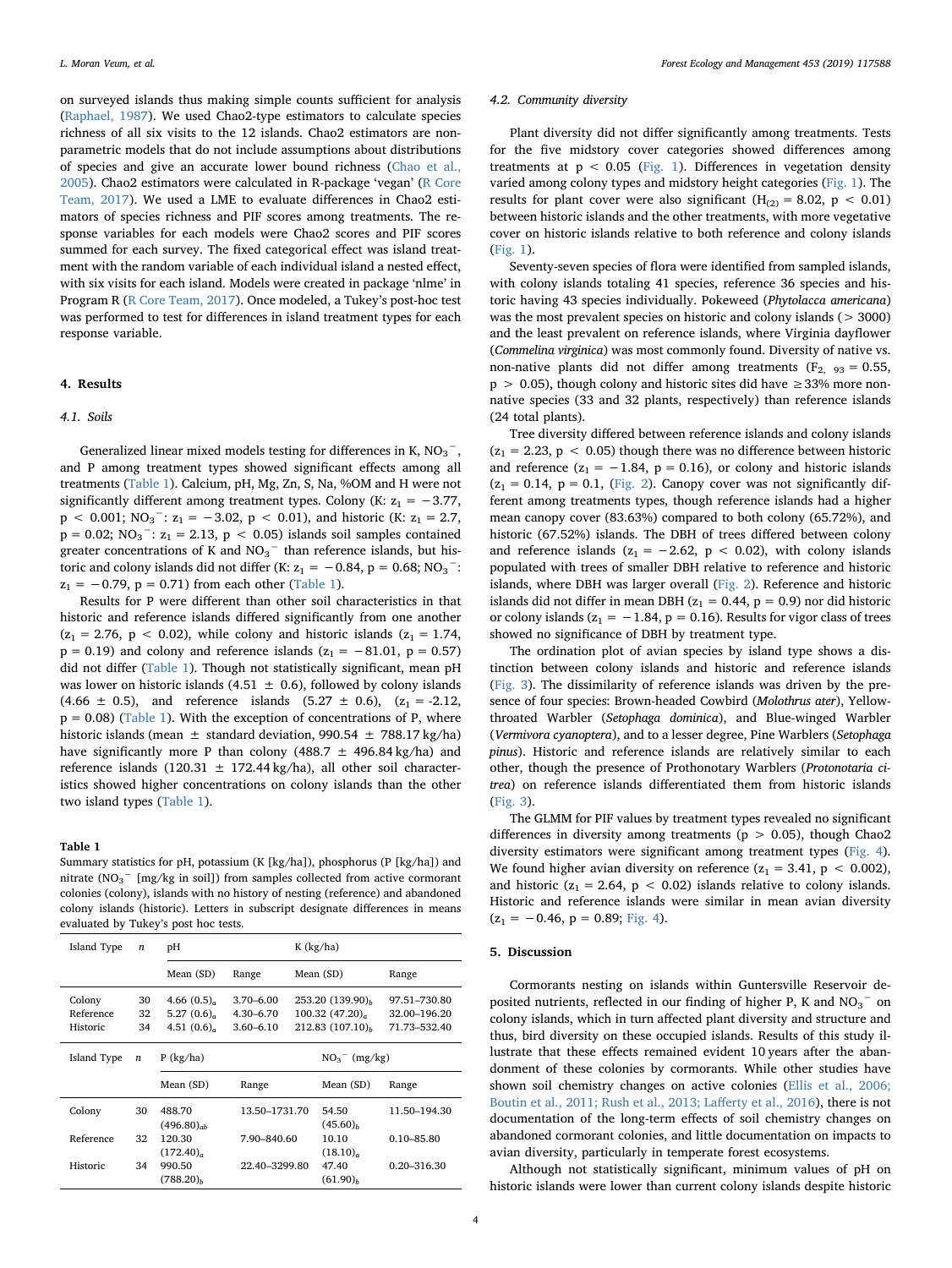<span id="page-5-0"></span>

Fig. 1. Comparisons of midstory groups and vegetative cover by treatment types of active cormorant colonies (colony), islands with no history of nesting (reference) and abandoned colony islands (historic). Letters above each boxplot represent results of Dunn tests, with different letters signifying differences in ranked means.

islands being abandoned for 7–13 years minimum and maximum concentrations of P in soils on historic islands were also higher than on colony islands. This could be attributed to the observation that some historic islands, such as Connors Island, were occupied by cormorants for longer periods of time than current colonies that have been just recently occupied (< 5 years old), such as New Connors 2 and 3. Connors Island, once a breeding colony and now abandoned, is a popular roosting spot for cormorants who may deposit additional

<span id="page-5-1"></span>

Fig. 2. Tree diversity and DBH (cm) measurements collected from active cormorant colonies (colony), islands with no history of nesting (reference) and abandoned colony islands (historic). Letters above each boxplot represent results of post-hoc tests, with different letters signifying a difference in means.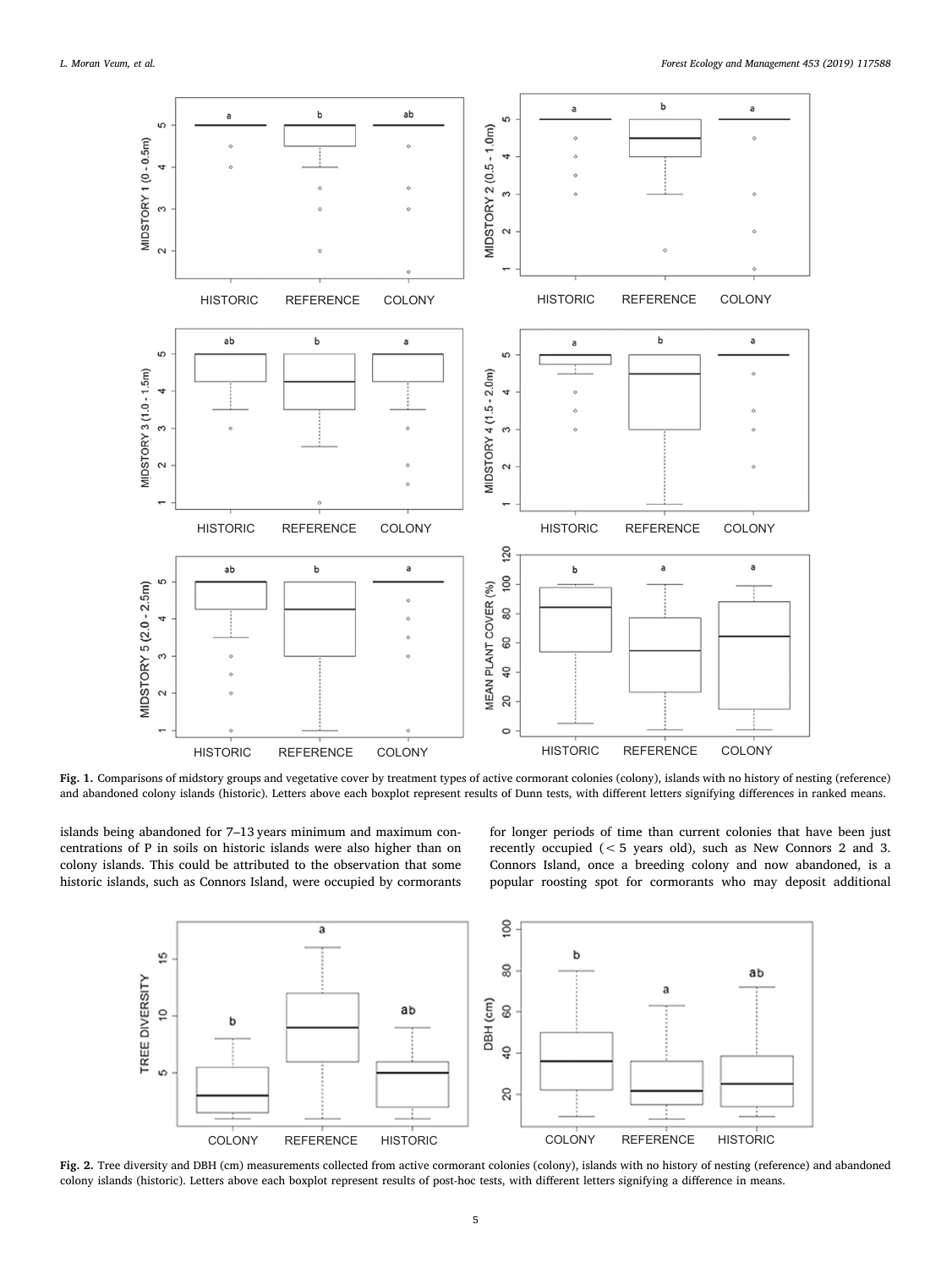<span id="page-6-0"></span>

Fig. 3. Ordination plot of all avian species found on active cormorant colonies (colony), islands with no history of nesting (reference) and abandoned colony islands (historic) on Guntersville Reservoir. Colored ellipses represent the three island types. The four letter ALPHA codes in black are species that have the most influence on variables in the CCA and differentiate island types (ellipses) from each other.

concentrations of guano over time. Historic islands, though still showing lingering effects of occupancy, did show a trend of lower amounts of most soil nutrients. Lack of significance of lowered pH on colony islands could be attributed to some colony islands only being occupied for 5 years or less (New Connors islands) where effects on soil pH would not be as apparent. It is important to note that slight variations in acidity in the soil can affect vegetation [\(Kidd and Proctor,](#page-8-24) [2001\)](#page-8-24). Maximum values of pH on colony and historic islands was 6 while on reference islands maximum values were close to 7. Biologically, this can make a difference in what could grow on more acidic soils versus more neutral soils as seen on reference islands.

<span id="page-6-1"></span>Vegetation diversity showed a negative trend among islands types, with plant and tree diversity lower on colony and historic islands compared to reference islands. Results in this study are substantiated by previous studies that found similar numbers of plant and tree species on breeding grounds in the Great Lakes ([Hebert et al., 2005; Boutin et al.,](#page-8-9) [2011\)](#page-8-9). Most notably, studies in the Great Lakes found that growth and development of native species was suppressed while pioneer species and annuals proliferated under cormorant impacted conditions. This pattern of habitat degradation is seen on Guntersville Reservoir where the understory vegetation on colony islands lacked the diversity found on unoccupied islands. Pioneer species such as pokeweed, privet and various Rubus sp. were in high numbers on colony and historic islands compared to reference islands, where native species and species sensitive to disturbance had higher numbers, such as violets (Viola sp.), and dayflowers (Commelina sp.). Canopy cover was also affected, with greater percent overstory cover on reference islands than on colony and historic islands. This is apparent when looking at minimum values of overstory on islands, with reference islands having a minimum 67.6% overstory compared to 12.9% and 8.0% on colony and historic islands. Thick understories of early successional plant species and higher soil nutrient concentrations were also found on islands where cormorants had, and currently are, nesting.

Plant and midstory cover were also affected on islands in Guntersville Reservoir. Midstory cover (within 2.5 m of ground) was denser on historic and colony treatments than on reference islands ([Fig. 1\)](#page-5-0). Reference islands had less midstory cover on all levels, but especially between 0.5 and 1.0 m and 1.5–2.0 m. Additionally, reference islands had less plant cover on the forest floor. Mature trees and greater canopy cover limit understory growth and reduce plant cover on reference islands while a more open canopy resulted in a dense understory on colony and historic islands.

Tree diversity also differed significantly within cormorant colonies. Thirty three tree species were present on reference islands, compared with 27 species on colony, and 18 species in historic treatments. These differences among treatments may be due to differences inherent among islands as some islands have been occupied for longer periods, such as South Sauty ( $> 10$  years). Tree species found on island types were also of note as they follow the same trend in successional characteristics as flora species. Pioneer species such as black locust, devil's walking stick and common persimmon are typically found in areas that have been disturbed (reference and historic islands) whereas species that proliferate in later successional habitats, such as oaks, sweetgum and American hornbeam, are found on reference islands. Past studies corroborate these findings, in that some unique plant communities that are susceptible to disturbance tend to do poorly after cormorant occupation [\(Boutin et al., 2011\)](#page-7-2). Lastly, loblolly pine was found almost exclusively on colony and historic islands. Laff[erty et al., \(2016\),](#page-8-6) found



Fig. 4. Chao2 diversity indices from avian point count surveys recorded from active cormorant colonies (colony), islands with no history of nesting (reference) and abandoned colony islands (historic). Letters above the boxplot represent result of the post-hoc test, with different letters signifying a difference in means.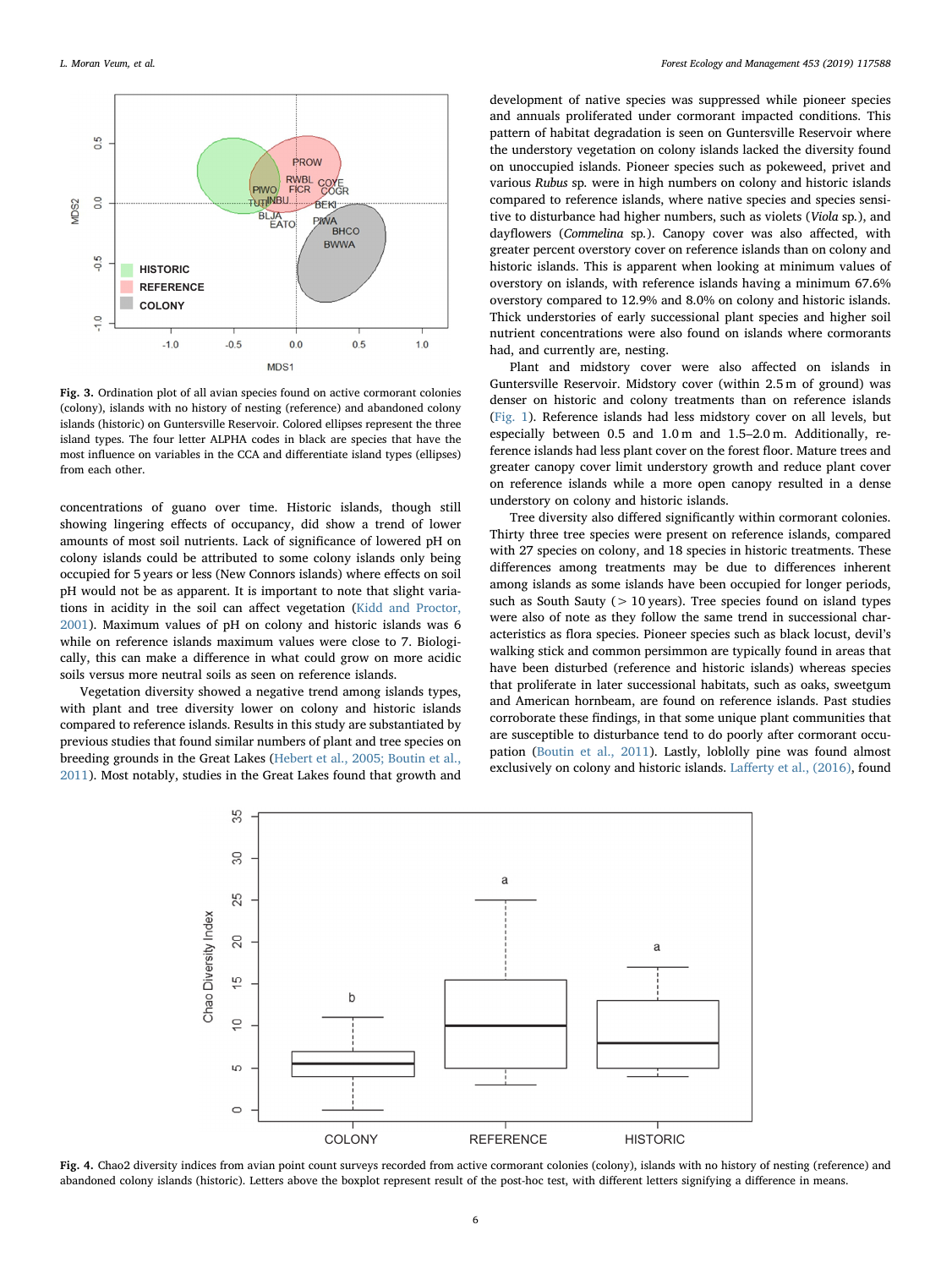that nesting cormorants primarily nested on loblolly pine. No pine regeneration was found on historic islands and native hardwoods such as tulip poplars (Liriodendron tulipifera), maples (Acer spp.) and sugarberry (Celtis laevigata) were found to be proliferating.

Although tree diversity can be affected by cormorants, tree health was not seen to be adversely affected by cormorant occupation. Unlike Laff[erty et al. \(2016\),](#page-8-6) we found no significance in vigor class by island type, though inclusion of abandoned colonies and a confounding variable of years occupied may have influenced this result. Occupancy did not alter results, though a histogram of vigor class and occupancy does show a pattern of healthier trees (vigor class 1 and 2) on reference islands and more dead or dying trees (Vigor class 3 and 5) on colony islands, increasing with years occupied. Because trees do not die immediately after occupancy, it makes sense that vigor class would not be affected on colony islands that have only been occupied  $\leq$  5 years. Also, historic islands had nearly equal distributions of healthy trees (vigor class 1) and dead trees (vigor class 5). Given cormorants abandoned these islands due to tree die-off (blown down by inclement weather or similar factors), a lack of nesting habitat would be prevalent on historic islands. Because cormorants have stopped nesting on historic islands, saplings and secondary successional habitat would be present, accounting for the influx of saplings and healthier trees. Vigor class 1 trees also had the smallest DBH (< 25 cm) compared to other vigor classes, while those in vigor class 5 dominate the upper DBH class (> 25 cm). Historic islands indicated effects of cormorant occupancy even after  $\sim$ 10 years of abandonment, though regeneration of native tree species is apparent. Analyses of DBH by treatment type supports these conclusions in that mean DBH on colony islands differ significantly from reference islands.

There is a clear distinction between colony islands and reference/ historic islands for avian diversity. Many warbler species and those species that prefer shrubby understory, were found on colony islands, some of which were species of conservation concern. Loss of overstory tree canopy, decreased shading and increases in early successional ground cover and midstory vegetation may support some of these early successional species. These changes in vegetation structure are likely borne out through cormorant nesting activity including nutrient deposition ([Boutin et al., 2011](#page-7-2)).

Overall, colony islands had a lower Chao2 diversity index than reference and historic islands ([Fig. 4](#page-6-1)). Red-headed Woodpecker were more likely encountered in the historic islands, especially Connors, likely due to the presence of snags from cormorant abandonment seven years earlier. Prothonotary Warbler were also found more frequently on historic islands than the other two island types. Prothonotary Warblers favor wooded areas that are flat and shaded with standing dead trees, inhabited by woodpecker species and Carolina Chickadees (Poecile carolinensis), all seen on historic islands on Guntersville Reservoir ([Petit, 1999\)](#page-8-25). After cormorant abandonment, avian diversity and community structure seemed to increase and proliferate, suggesting that these islands could stabilize over time, although it may take more than a decade to occur. Further research would provide insight into how quickly these communities change and what subsequent avian community structure develops.

Our findings highlight that breeding cormorants have long-term impacts to soil, vegetation structure, tree density and health and bird diversity even after a decade or more of colony abandonment. Although similar impacts on soil, vegetation, tree density and tree health have been recorded for cormorants colonies in North America, Europe and Asia [\(Ishida, 1996; Breuning-Madsen et al., 2010; Kolb et al., 2010;](#page-8-2) Boutin [et al., 2011\)](#page-8-2), long-term impacts of nesting cormorants to insular habitats in warm temperate moist forest ecosystems have not been documented. Furthermore, this research links direct cormorant impacts on vegetation, which indirectly changes avian diversity and use on colony and abandoned islands.

#### 6. Conclusion

Materials deposited by cormorants can significantly affect soil chemistry, structure of vegetation, and bird diversity in southeastern insular habitats. Early detection and action can be a useful tool to decrease effects of cormorants in these systems. If management action to curtail colony formation within these systems can be employed early in the colony formation process, then long-term effects of cormorants on nesting islands may be reduced.

More research is needed to fully understand the indirect effects of cormorant occupancy on bird communities, such as a decrease in avian diversity. This research should include yearly point count surveys and nest counts of birds breeding on islands used in this study. Additionally, focus can include small mammal and amphibian communities, and how they may be impacted by cormorant borne changes.

Future studies are needed to understand cormorant behavior in this system and others, including why cormorants may choose certain islands over others for nesting. Because cormorants on this reservoir are observed to abandon one island and move on to another, these impacts will likely increase throughout the reservoir, while abandoned colonies will sustain impacts for decades to come. This is a key difference in southeastern breeding colonies from northern breeding grounds in North America where cormorants will often ground nest after tree dieoff and movement to additional islands is not as evident.

#### Author contributions

SR, RJ and BD conceived and funded research, LM, RJ, BD, KCH-D and SR coordinated data collection, LM collected data, LM, BD and SR analyzed and interpreted data, LM wrote manuscript, SR and BD edited manuscript.

# Acknowledgments

The authors thank U.S. Department of Agriculture, Wildlife Services, and National Wildlife Research Center for help in study design and planning and help in the field from L. Durst, and R. Middleton. Additionally, we thank the Mississippi State University technicians who assisted in collecting data, M. Thornton and C. Clay, who provided housing during data collection in the field, TVA who allowed us to conduct this research on their lands and TVA and NWRC who let us use equipment and facilities throughout the project duration. This publication is a contribution of the Tennessee Valley Authority, Mississippi State University and U.S. Department of Agriculture, Wildlife Services, National Wildlife Research Center.

#### Funding

Funding was provided by the Tennessee Valley Authority and the U.S. Department of Agriculture, Wildlife Services, National Wildlife Research Center.

# Appendix A. Supplementary material

Supplementary data to this article can be found online at [https://](https://doi.org/10.1016/j.foreco.2019.117588) [doi.org/10.1016/j.foreco.2019.117588.](https://doi.org/10.1016/j.foreco.2019.117588)

## References

<span id="page-7-0"></span>Ayers, C.R., Hanson-Dorr, K.C., O'Dell, S., Lovell, C.D., Jones, M.L., Suckow, J.R., Dorr, B.S., 2015. Impacts of colonial waterbirds on vegetation and potential restoration of island habitats. Restor. Ecol. 23 (3), 252–260. <https://doi.org/10.1111/rec.12169>.

- <span id="page-7-1"></span>[Barras, S.C., 2004. Double-Crested Comorants in Alabama. USDA National Wildlife](http://refhub.elsevier.com/S0378-1127(18)32352-1/opth6DSq6g69N) Research Center-Staff [Publications 77 \(in press\)](http://refhub.elsevier.com/S0378-1127(18)32352-1/opth6DSq6g69N).
- <span id="page-7-2"></span>Boutin, C., Dobbie, T., Carpenter, D., Hebert, C.E., 2011. Effects of Double-crested Cormorants (Phalacrocorax auritus Less.) on island vegetation, seedbank, and soil chemistry: evaluating island restoration potential. Restor. Ecol. 19 (6), 720–727.